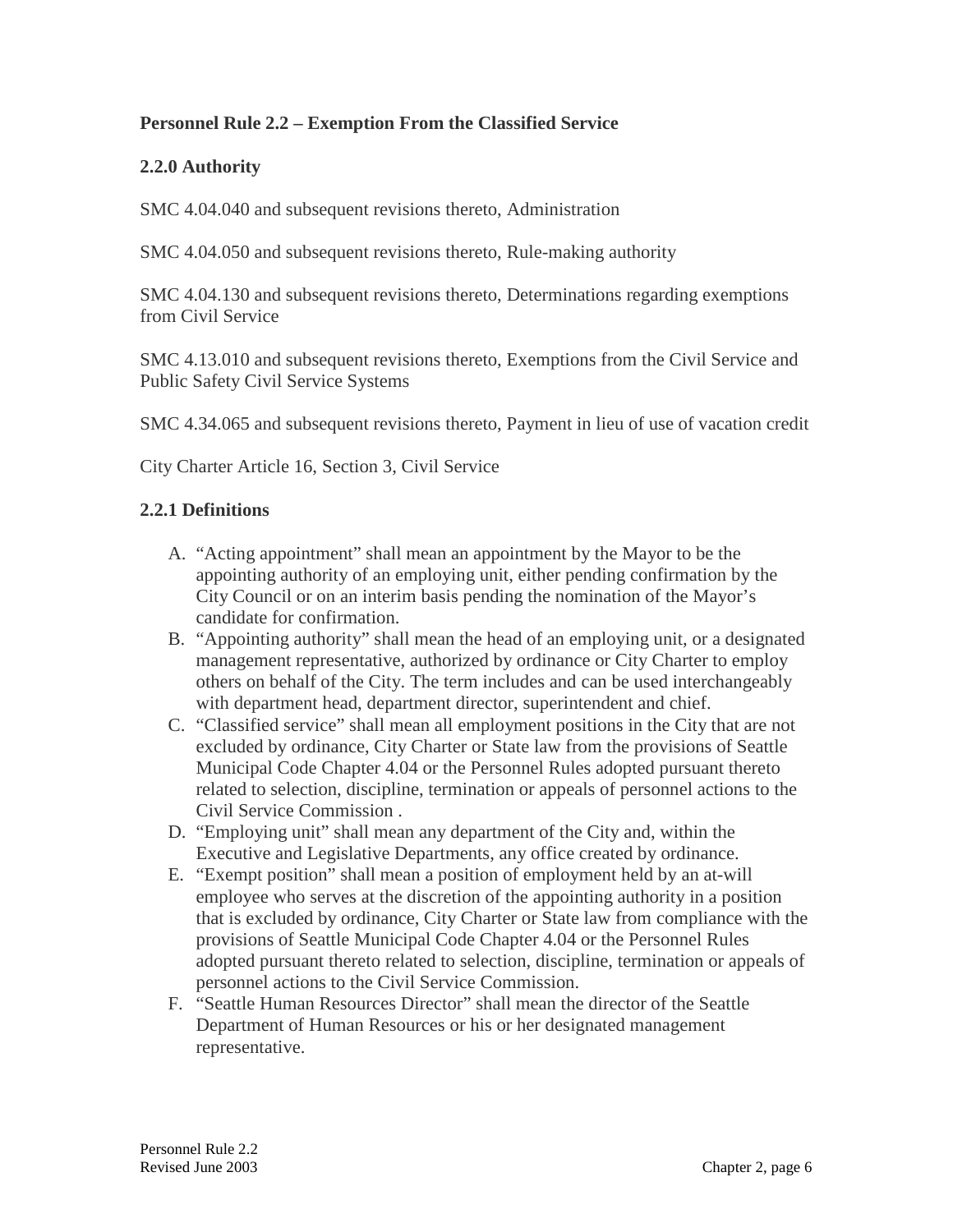- G. "Reallocation" shall mean the placement of a position in a different classification because its management has made a deliberate decision to assign to it a new body of duties that substantively changes its nature and scope.
- H. "Reconsideration" shall mean a process whereby a position incumbent or departmental management may, following the issuance of a position exemption recommendation, submit additional material to the Seattle Human Resources Director that they believe may change such determination.
- I. "Regularly appointed employee" shall mean an employee who has a probationary, regular or exempt appointment to a position of employment in the City.

# **2.2.2 Application of this Rule**

- A. This Rule applies to regularly appointed employees.
- B. For regularly appointed employees who are represented under the terms of a collective bargaining agreement, this Rule prevails except where it conflicts with the collective bargaining agreement, any memoranda of agreement or understanding signed pursuant to the collective bargaining agreement, or any recognized and established practice relative to the members of the bargaining unit.
- C. This Rule does not apply to individuals who are employed under the terms of a grant that includes provisions that conflict with this Rule.
- D. This Rule does not apply to individuals hired by the City on a temporary, intermittent or a seasonal basis, or for a work schedule of fewer than 20 hours per week; nor does it apply to individuals hired under contract to the City.
- E. Appointing authorities may establish written policies and procedures for the implementation and administration of this Rule to facilitate the management of the personnel systems within their employing units, provided that such procedures do not conflict with the provisions of this Rule.

# **2.2.3 Designation of Exempt Status**

- A. The Seattle Human Resources Director shall review the duties and responsibilities of positions to determine whether they shall be allocated to the classified service or designated as exempt, and shall identify the appropriate title for those positions designated as exempt.
- B. Positions exhibiting the following characteristics may be exempted from the classified service:
	- 1. Positions requiring a particularly high degree of professional responsiveness and individual accountability; or
	- 2. Positions requiring a confidential or fiduciary relationship with the appointing authority; or
	- 3. Judicial positions requiring insulation as a third branch of government.

# **2.2.4 Position Exemption**

A. Any position may be exempted from the classified service by State law, the City Charter, or by approval of two thirds of the City Council. An exempt position may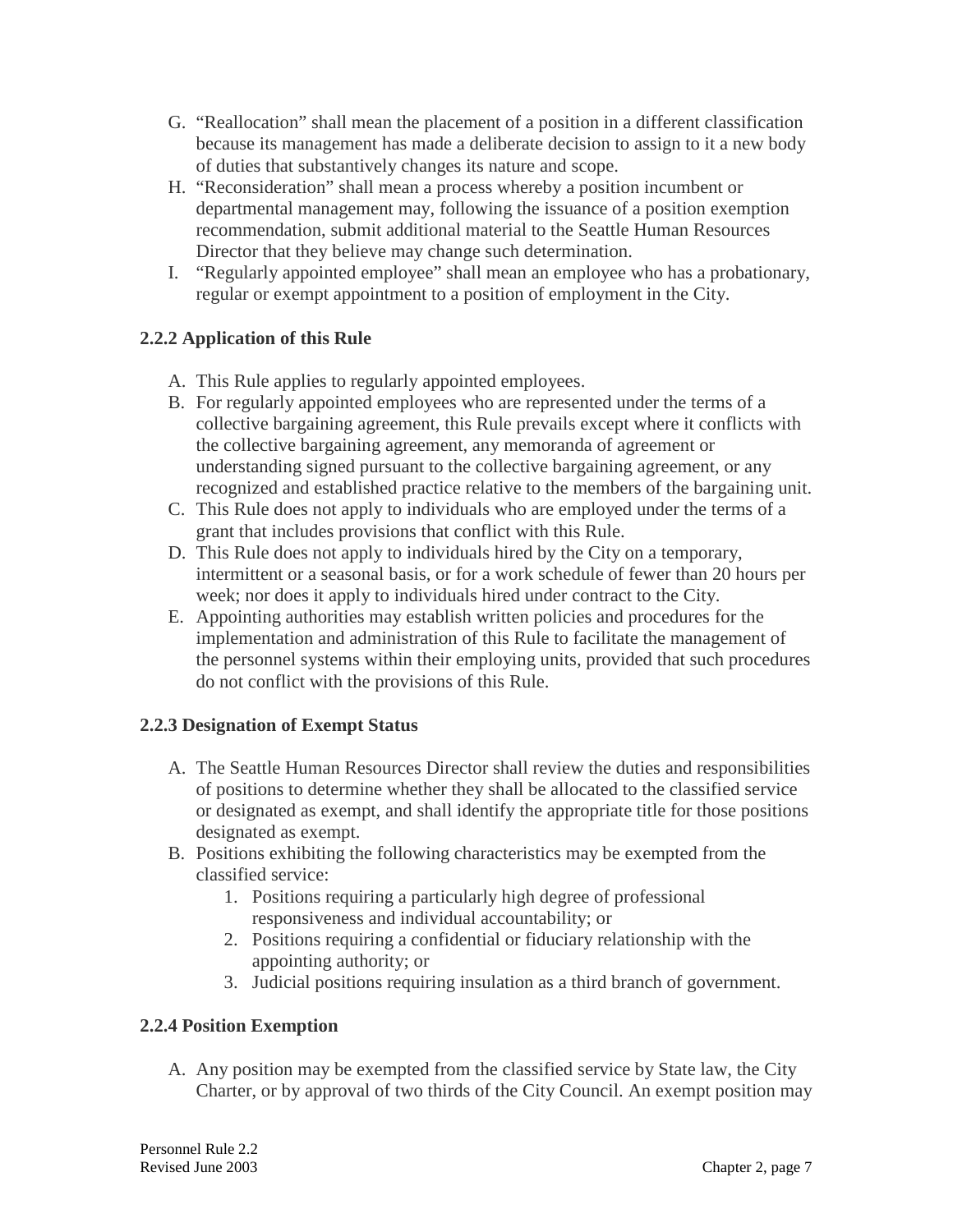be returned to the classified service upon the approval of two thirds of the City Council.

B. The Seattle Human Resources Director shall have the sole authority to determine whether a position has been exempted from the classified service.

### **2.2.5 Review of Exempt Positions**

- A. The Seattle Human Resources Director may conduct a review of the exempt designation of any position when he or she deems it necessary.
- B. The appointing authority shall report to the Seattle Human Resources Director any substantive changes to the duties and responsibilities of exempt positions and shall request a review of a position's exempt designation at the time the assigned duties and responsibilities change.
- C. When an exempt position is transferred between employing units, the appointing authority in the receiving employing unit shall submit to the Seattle Human Resources Director a description of its new duties and responsibilities.

### **2.2.6 Implementation of Position Exemption**

- A. The effective date of a position's exemption from the classified service shall be the same as the effective date of the legislation that exempts it.
- B. The position incumbent may request reconsideration only of the Seattle Human Resources Director's recommendation to exempt a classified service position.
- C. The appointing authority may request reconsideration of the Seattle Human Resources Director's title determination as well as the recommendation to exempt a classified service or a new position.

#### **2.2.7 Effects of Exemption on Position Incumbent**

- A. An employee who is appointed to an exempt position shall not serve a probationary period in the exempt position.
- B. An exempt employee's appointment may be terminated at any time for any reason not prohibited by law.

# **2.2.8 Movement from Exempt to Classified Service Position**

- A. An employee who is appointed from a classified service position to an exempt position in the same employing unit has the right to return to the same or like classification in which he or she last held regular standing prior to exempt appointment upon termination of the exempt appointment, unless such termination was for cause.
	- 1. The right to return to the classified service only applies to an employee's first exempt appointment from the classified service. Subsequent exempt appointments terminate the return rights.
	- 2. The employee may only exercise his or her return right if the classified service position in which he or she last held regular standing prior to the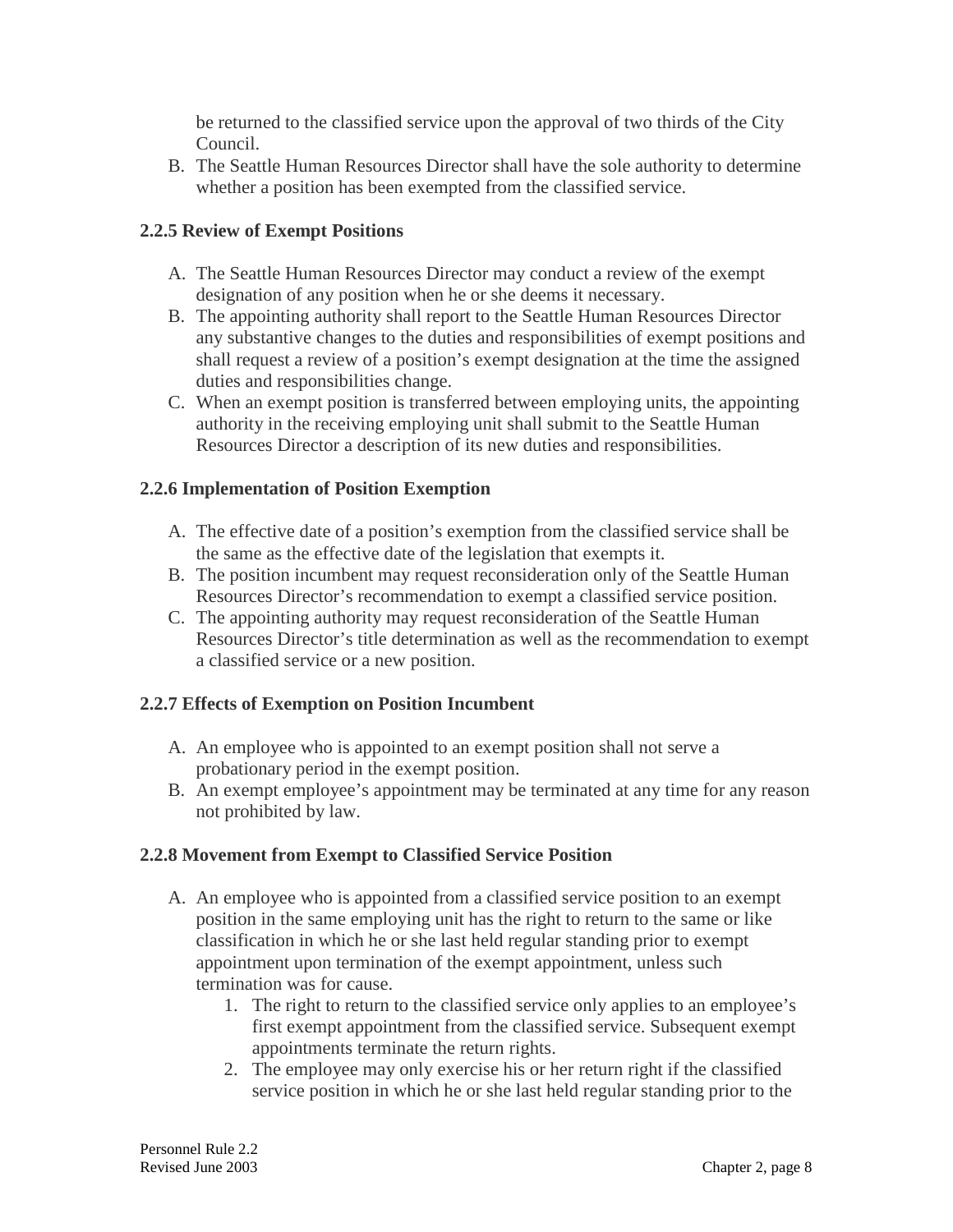exempt appointment, the exempt position from which he or she wishes to exercise the return right, and the classified service position to which he or she would return are all in the same employing unit.

- 3. Upon return to the classified service, an employee's service credit for purposes of layoff shall be calculated from the date of regular appointment to a position in the classification in which the employee held regular standing immediately prior to the exempt appointment, provided there was no break in service and provided that the return is to the same classification. Time served in the exempt position shall not be included in the service credit calculation for layoff.
- 4. If the employing unit does not have a position vacancy in the classification to which an employee has return rights, the appointing authority shall request an order of layoff for the classified service title.
- B. The movement of a position from an exempt designation to the classified service shall be treated as a reallocation. A selection process shall be required to fill the reallocated position.

# **2.2.9 Acting Appointment**

- A. The Mayor may fill an appointing authority vacancy by appointing a current City employee to be the acting head of an employing unit. The employee shall remain in his or her regular position and shall be compensated using the out-of-class mechanism and pay structure except as provided by Rule 2.2.8(B). The employee's service credit for layoff and salary step progression purposes, if applicable, shall not be affected by the acting appointment; nor will his or her eligibility to accumulate and use vacation, executive leave or merit leave be affected.
- B. At the Mayor's discretion, a current City employee designated by him or her to be the acting head of an employing unit may be appointed to the vacant position for the duration of the appointment, rather than paid out-of-class.
	- 1. An employee who is appointed to the position of appointing authority shall cash out any unused vacation balance accumulated pursuant to SMC 4.34.020 and Rule 7.5.4(D). He or she shall be awarded 30 days (i.e., 240 regular pay hours) of vacation immediately and every January 1st thereafter that the employee retains the acting appointment. The vacation award may not be cashed out or carried over into the subsequent calendar year. Upon reappointment to his or her previous position, the employee shall be permitted to retain and use the unused balance of the current 30 day award until the end of the current calendar year.
	- 2. An employee who has an acting appointment may use any unused executive and merit leave balances while serving in such capacity. Executive leave shall not be awarded to an employee who has an acting appointment during the first full pay period of January; however, upon return to an eligible title, he or she shall receive 1 day of executive leave for each calendar quarter that the employee is in the eligible title during the first full pay period of the quarter. The employee shall be ineligible for